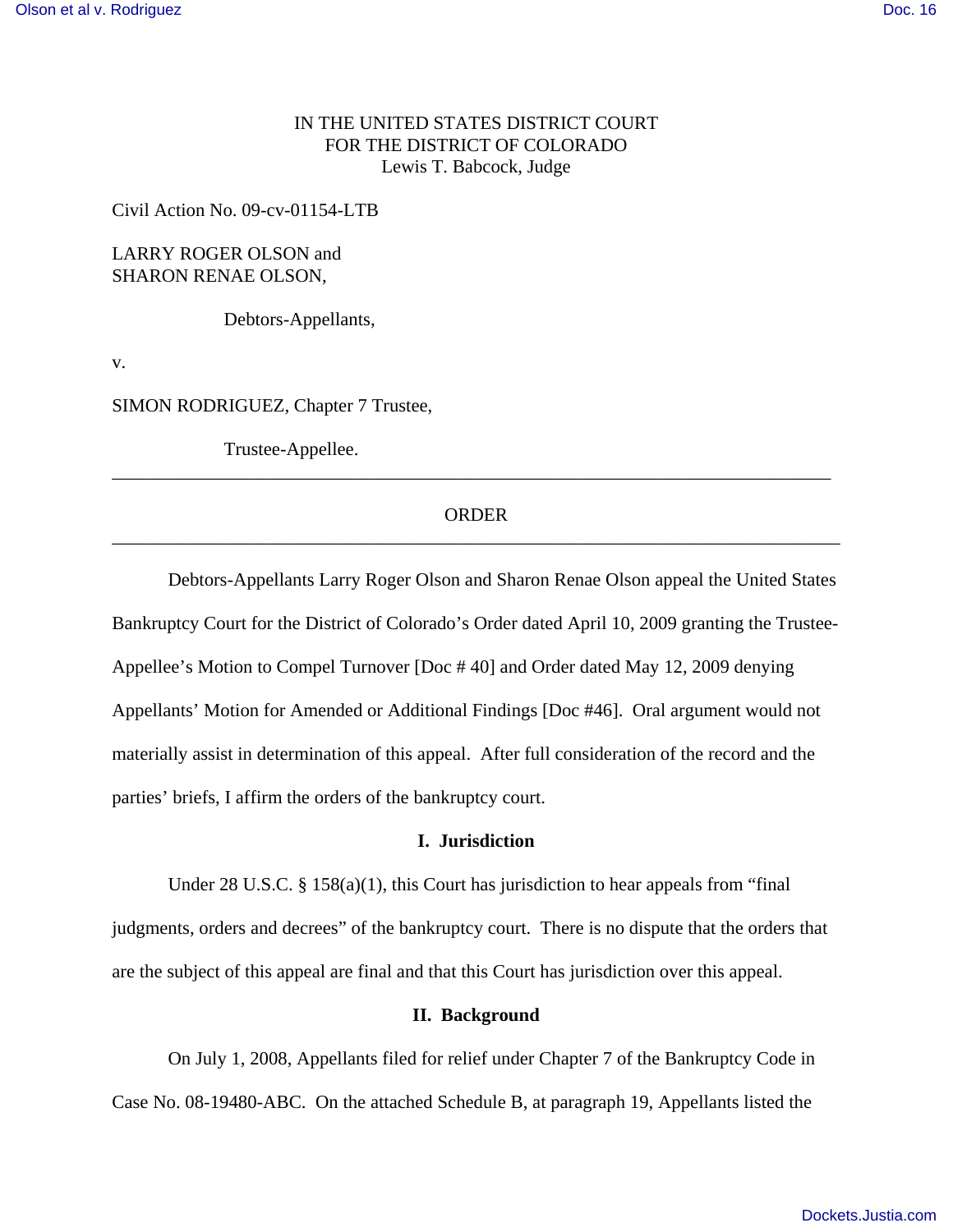following asset:

Americo Financial Life and Annuity Insurance Company Annuity. Payments from non-assignable annuity contract. Monthly payments are \$946.27. The terms of the contract do not allow modification, or assignment and has no cash value.

Appellants then identified the current value of their interest in this asset (the "Annuity") as zero. Appellants did not claim an exemption for the Annuity on Schedule C of their bankruptcy filing.

On October 21, 2008, the Trustee filed his Motion to Compel Turnover [Doc # 17] in which he asserted that Appellants' interest in the Annuity was the property of the bankruptcy estate and that he was entitled to the turnover of the Annuity and all post-bankruptcy petition payments made on it. In response, Appellants asserted that the Annuity was not property of the bankruptcy estate within the meaning of 11 U.S.C. § 541 and that their interest in the Annuity, if any, was in the nature of a beneficiary of a trust. At a status and scheduling conference on January 7, 2009, the bankruptcy court ordered the parties to file stipulated facts relevant to resolution of the Trustee's Motion to Compel Turnover, if possible, and simultaneous briefs on the dispositive legal issues at a later date.

On January 23, 2009, the parties filed their Stipulated Facts Regarding Trustee's Motion to Compel Turnover [Doc # 34]. Among other things, the parties stipulated that Appellant Larry Roger Olson's mother, Lucille A. Branson, was the annuitant and owner of the Annuity and that she designated Mr. Olson as her sole beneficiary. *See* Doc # 34, ¶¶ 5, 7 & 11. Following Ms. Branson's death, Mr. Olson received monthly payments under the annuity in the amount of \$946.27 from June 6, 2004 to the present. *See* Doc # 34, ¶¶ 15 & 16. The parties also noted that an endorsement to the Annuity provides that "... ownership of the contract to which this endorsement is attached shall not be changed. The contract shall be irrevocable, non-assignable,

2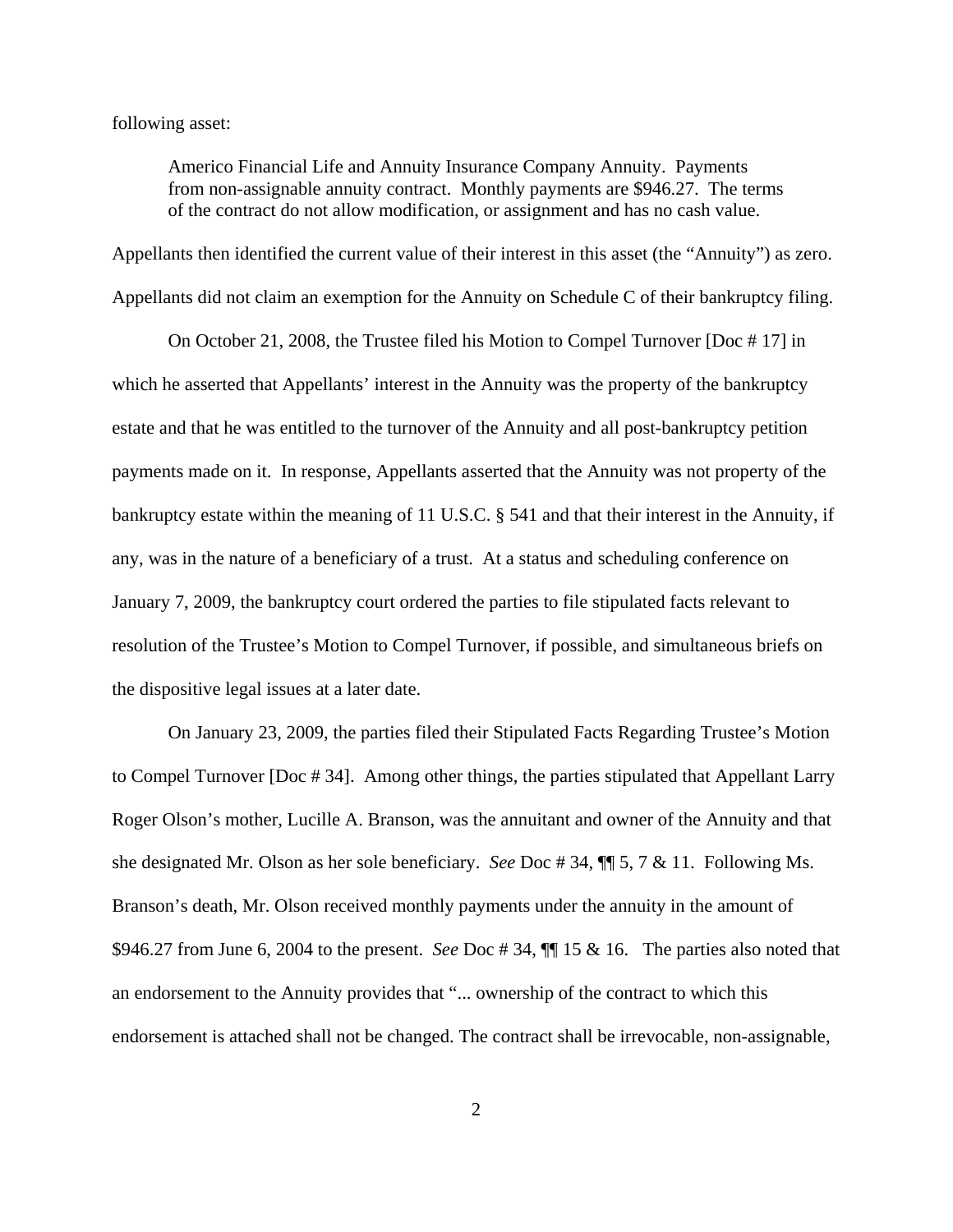and otherwise non-transferable." *See* Doc # 34, ¶¶ 12 & 13. The parties stated their respective positions regarding the Annuity as follows:

[Appellants] take the position that the [Annuity] is not property of the bankruptcy estate under the provisions of 11 U.S.C.  $\S$  541(c)(2), and the Trustee takes the position that the Annuity is property of the bankruptcy estate and subject to turnover.

*See* Doc # 34,  $\P$  4. Section 541(c)(2) relied on by Appellants provides that "[a] restriction on the transfer of a beneficial interest of the debtor in a trust that is enforceable under nonbankruptcy law is enforceable in a case under this title."

Following briefing by the parties, the bankruptcy court granted the Trustee's Motion to Compel Turnover by Order dated April 10, 2009. In the April 10, 2009 Order, the bankruptcy court identified three relevant inquiries in determining whether the exception set forth in 11 U.S.C.  $\S$  541(c)(2) was applicable to the Annuity: (1) does the debtor have a beneficial interest in the trust; (2) is there a restriction on the transfer of that interest; and (3) is the restriction enforceable under nonbankruptcy law. *See* Doc # 40, p. 2. The bankruptcy court then noted that the first inquiry makes it clear that Section  $541(c)(2)$  only applies to trusts. After concluding that the Annuity was not a trust subject to Section  $541(c)(2)$ , the bankruptcy court further concluded that it was the property of the bankruptcy estate under 11 U.S.C. § 541(a) and subject to turnover under 11 U.S.C. § 521.

On April 21, 2009, Appellants filed their Motion for Amended or Additional Findings [Doc # 44] based on the bankruptcy court's purported failure to rule on arguments, claims, and defenses Appellants raised in their brief regarding the Trustee's Motion to Compel Turnover. Specifically, Appellants requested that the bankruptcy court rule on the applicability of C.R.S. § 10-7-106; *In re Besser,* 356 B.R. 531 (Bankr. D.Colo. 2006); and 11 U.S.C. § 541(A)(1)(a) (sic).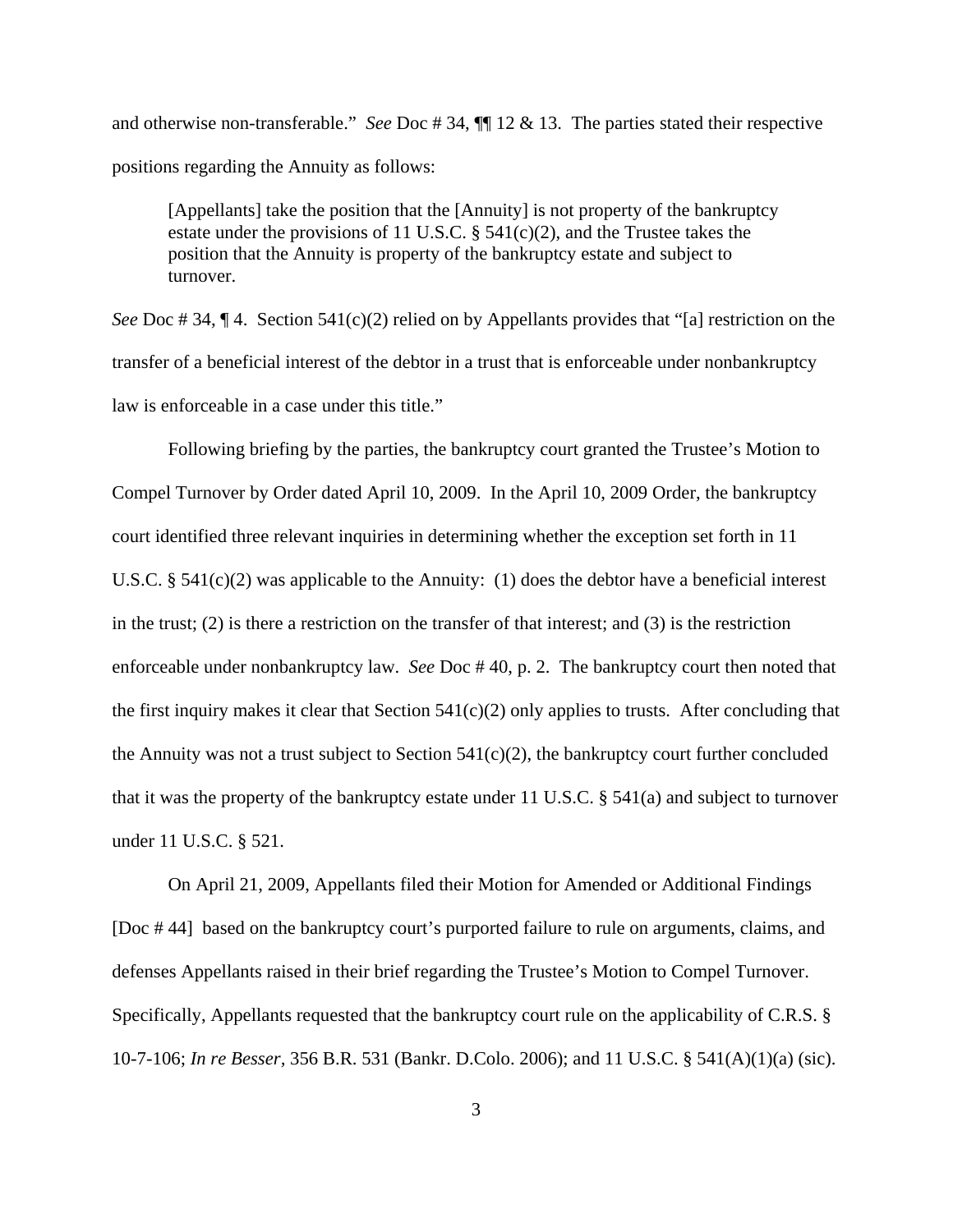The Trustee filed a response to Appellants' motion wherein he argued that C.R.S. § 10-7-106 was inapplicable to the Appellants' interest in the Annuity.

The bankruptcy court denied Appellants' Motion for Amended or Additional Findings by Order dated May 12, 2009. In the May 12, 2009 Order, the bankruptcy court concluded that there was no basis to grant Appellants the relief they requested because, based on the stipulated facts submitted by the parties, the issue of whether the Annuity was subject to any exemption was not before the court.

#### **III. Standard of Review**

In reviewing a bankruptcy court's decision, the district court functions as an appellate court and is authorized to affirm, reverse, modify or remand the bankruptcy court's rulings. Fed. Bankr. R. 8013. Factual findings are reviewed under the clearly erroneous standard while conclusions of law are reviewed *de novo. See Sender v. Johnson*, 84 F.3d 1267, 1268 (10th Cir.1996); *Bartmann v. Maverick Tube Corp.*, 853 F.2d 1540, 1543 (10th Cir.1988).

## **IV. Analysis**

## **A. Issues on Appeal**

As a preliminary matter, I note that there is some dispute as to whether I should consider Appellants' argument that the Annuity is exempt under C.R.S. § 10-7-106. The Trustee argues that this issue is not properly before me since Appellants did not list the Annuity as exempt property on their bankruptcy schedules or raise the issue of exemption to the bankruptcy court. Appellants effectively concede that the issue of whether the Annuity was exempt was not specifically raised in the bankruptcy court but urge me to liberally construe their pleadings and consider the issue of exemption on appeal.

4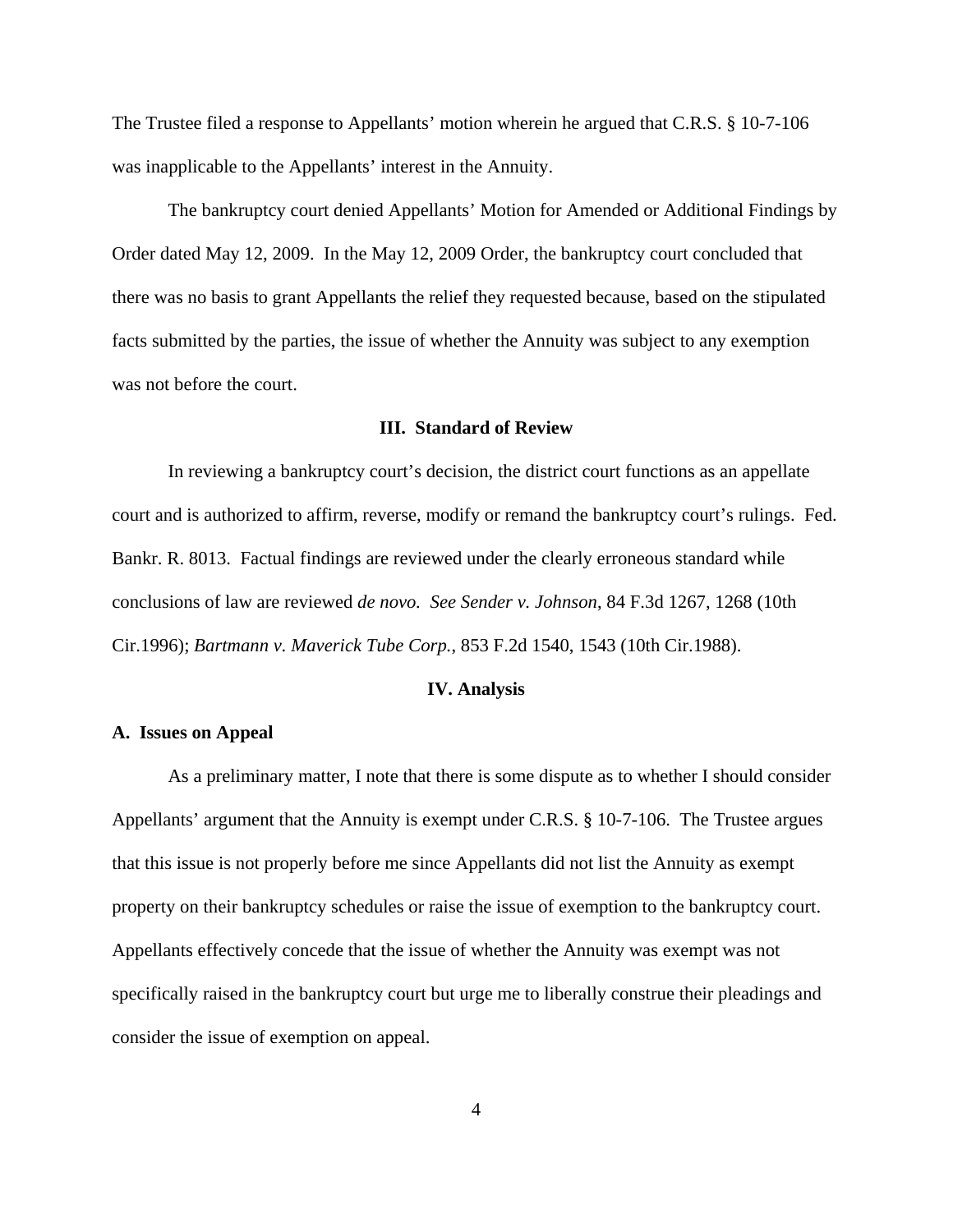Generally, "an appellate court will not consider an issue raised for the first time on appeal." *Hicks v. Gates Rubber Co.,* 928 F.2d 966, 970 (10th Cir. 1991). "Exceptions to this rule are rare and generally limited to cases where the jurisdiction of a court to hear a case is questioned, sovereign immunity is raised, or when the appellate court feels it must resolve a question of law to prevent a miscarriage of justice." *Id.* Appellants do not argue that any of these exceptions are applicable here. Thus, unless I conclude that the exemption issue was sufficiently raised in the bankruptcy court, I will not consider it here.

As set forth above, Appellants did not list the Annuity as exempt property on their bankruptcy schedules and took the position that it was not property of the bankruptcy estate under 11 U.S.C. § 541(a) both in their response to the Trustee's Motion to Compel Turnover and in the Stipulated Facts Regarding Trustee's Motion to Compel Turnover. In their subsequent briefing on the Trustee's motion, the Appellants cited C.R.S. § 10-7-106 and *In re Besser,* 356 B.R. 531 (Bankr. D.Colo. 2006), in support of their assertion that the Trustee has no interest in the Annuity. In *Besser*, the court considered whether C.R.S. § 10-7-106 was an exemption statute and whether the debtor's interest in two annuity contracts was exempt from the claims of her creditors by the terms of this statute. *Id.* at 534. The mere citation to legal authority that raises a legal issue is, however, insufficient to render the issue a proper subject for appeal. I will therefore limit my analysis to whether the bankruptcy court erred in concluding that the Annuity was the property of the bankruptcy estate under 11 U.S.C. § 541(a) and in denying Appellants' Motion for Amended or Additional Findings.

# **B. Whether the Annuity is the Property of the Bankruptcy Estate under 11 U.S.C. § 541(a)**

In determining whether the Annuity was the property of the bankruptcy estate, the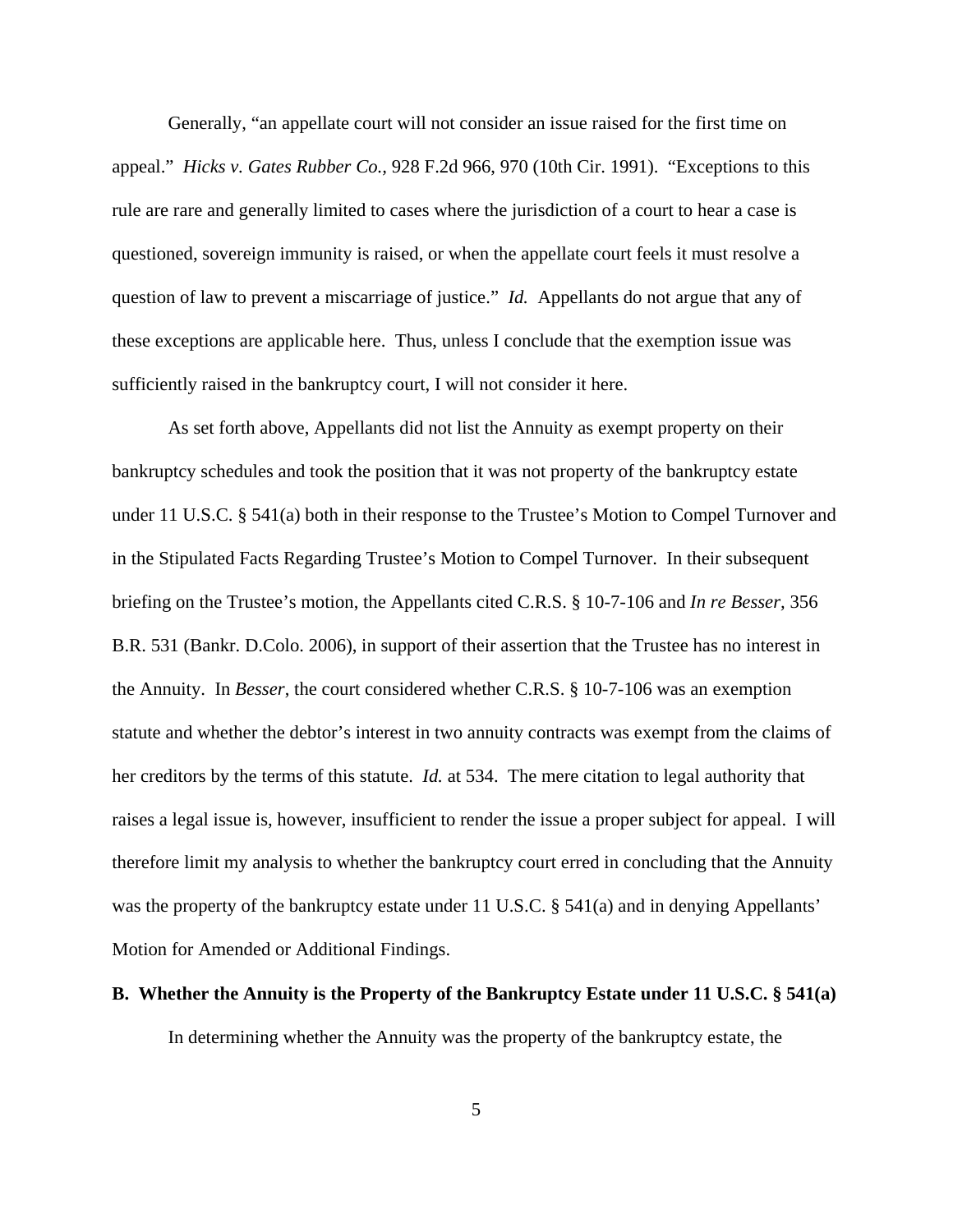bankruptcy court considered only whether the exception for spendthrift trusts set forth in 11 U.S.C. § 541(c)(2) was applicable. Although Appellants argued to the bankruptcy court that this exception applied to the Annuity, they now concede that the Annuity does not meet the criteria set forth in Section 541(c)(2). Appellants maintain though, as they argued in their February 24, 2009 brief on the Trustee's Motion to Compel Turnover, that the Annuity is not property of the bankruptcy estate by virtue of C.R.S. § 10-7-106. Section 10-7-109 provides

[w]henever, under the terms of any annuity or policy of life insurance, or under any written agreement supplemental thereto, issued by any insurance company, ... lawfully doing business in this state, the proceeds are retained by such company at maturity or otherwise, no person, other than the insured, entitled to any part of such proceeds ... shall be permitted to commute, anticipate, encumber, alienate, or assign the same, or any part thereof, if such permission is expressly withheld by the terms of such policy or supplemental agreement; and, if such policy or supplemental agreement so provides, no payment of interest or principal shall be in any way subject to such persons' debts, contracts, or engagements nor to any judicial processes to levy upon or attach the same for payment thereof.

The authorities applying C.R.S. § 10-7-106 cited by Appellants address whether this statute creates an exemption for the owner or the beneficiary of an annuity contract. In the bankruptcy context, exempt property refers to property that comes into the bankruptcy estate but is subject to being removed from the estate and returned to the debtor because of a state or federal exemption statute. *In re Hayes III,* 168 B.R. 717, 728 n. 38 (D. Kan. 1994). In contrast, excluded property refers to property that does not pass into the estate under 11 U.S.C. § 541(a) in the first instance. *Id.* Appellants have failed to identify any authority addressing whether C.R.S. § 10-7-106 operates to exclude, as opposed to exempt, payments under an annuity contract from the broad scope of property included in the bankruptcy estate under 11 U.S.C.  $\S$  541(a). Nonetheless, the analysis of the authorities considering whether Section 10-7-106 creates an exemption for the owner or the beneficiary of an annuity contract is instructive in analyzing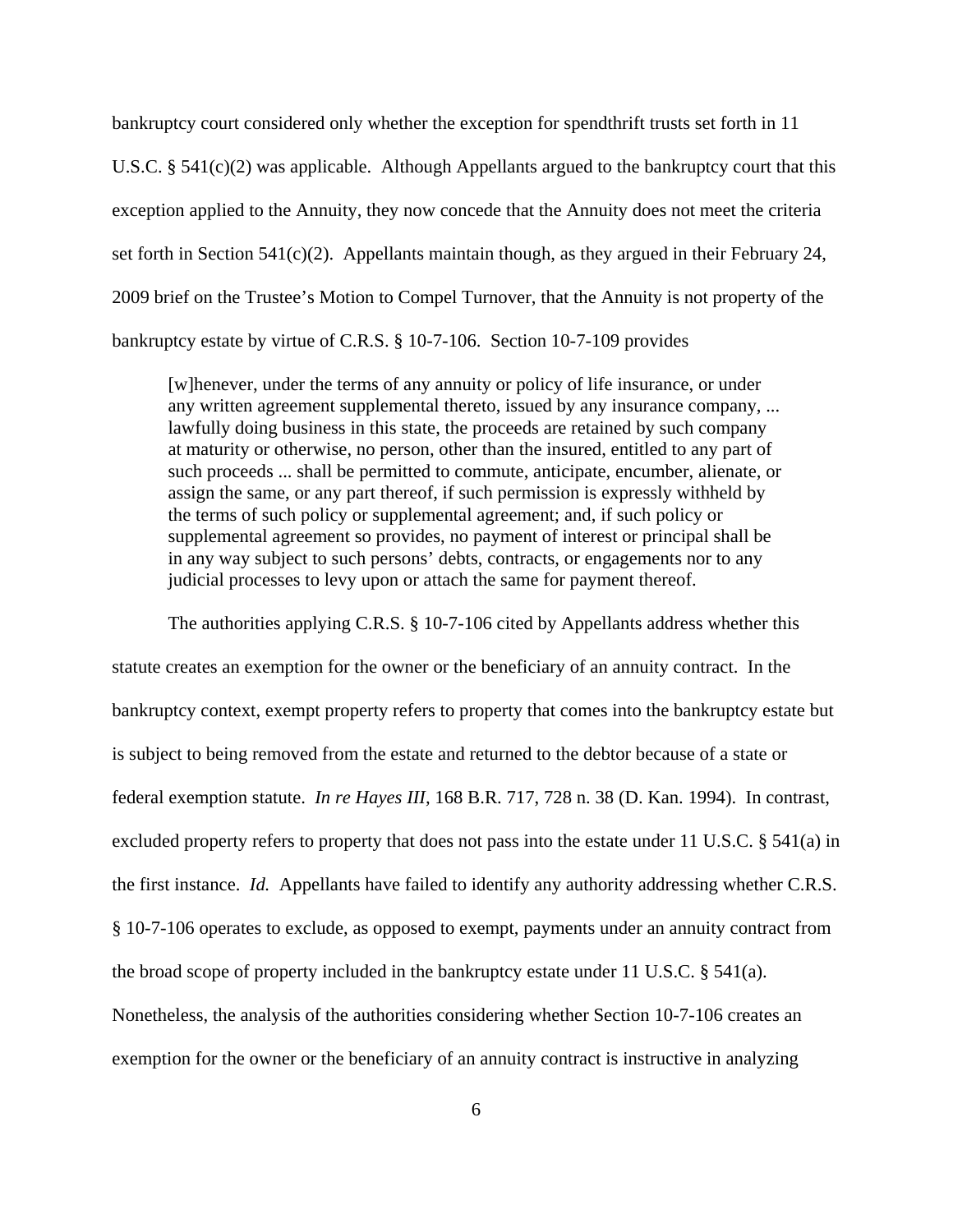whether this statute operates to exclude payments under an annuity contract form the bankruptcy estate.

In *In re Brown,* 387 B.R. 611, 614 (D. Colo. 2008), the court concluded that C.R.S. § 10- 7-106 provided an exemption for an annuity payment due a bankrupt beneficiary provided that the proceeds of the annuity are retained by the insurance company and the annuity's express terms withhold the right of the beneficiary to assign or encumber those payments. Here, the Trustee argues that Section 10-7-106 is inapplicable because the Annuity does not expressly prohibit Mr. Olson from commuting, anticipating, encumbering, alienating, or assigning his interest as a beneficiary under the Annuity. In response, Appellants argue that the endorsement to the Annuity referenced in the parties' stipulated facts prohibits Mr. Olson from transferring or encumbering his interest in the Annuity and that the Annuity is therefore not the property of the bankruptcy estate pursuant to Section 10-7-106. I agree with the Trustee's interpretation of the terms of the Annuity.

To reiterate, the applicable endorsement to the Annuity provides

Notwithstanding any provisions to the contrary, ownership of the contract to which this endorsement is attached shall not be changed. The contract shall be irrevocable, non-assignable, and otherwise non-transferable. The contract may not be modified, and shall have no cash value.

Thus, by its plain language, the endorsement prohibits transfer or modification of the Annuity itself. Mr. Olson is not a party to the Annuity, which was entered into by Ms. Branson and Americo Financial Life and Annuity Insurance Company, and only has right to receive payments under the Annuity as Ms. Branson's designated beneficiary. The endorsement makes no reference to payments under the Annuity. Since the express terms of the Annuity do not restrict Mr. Olson's ability to assign or encumber his right to receive payments thereunder, C.R.S. §10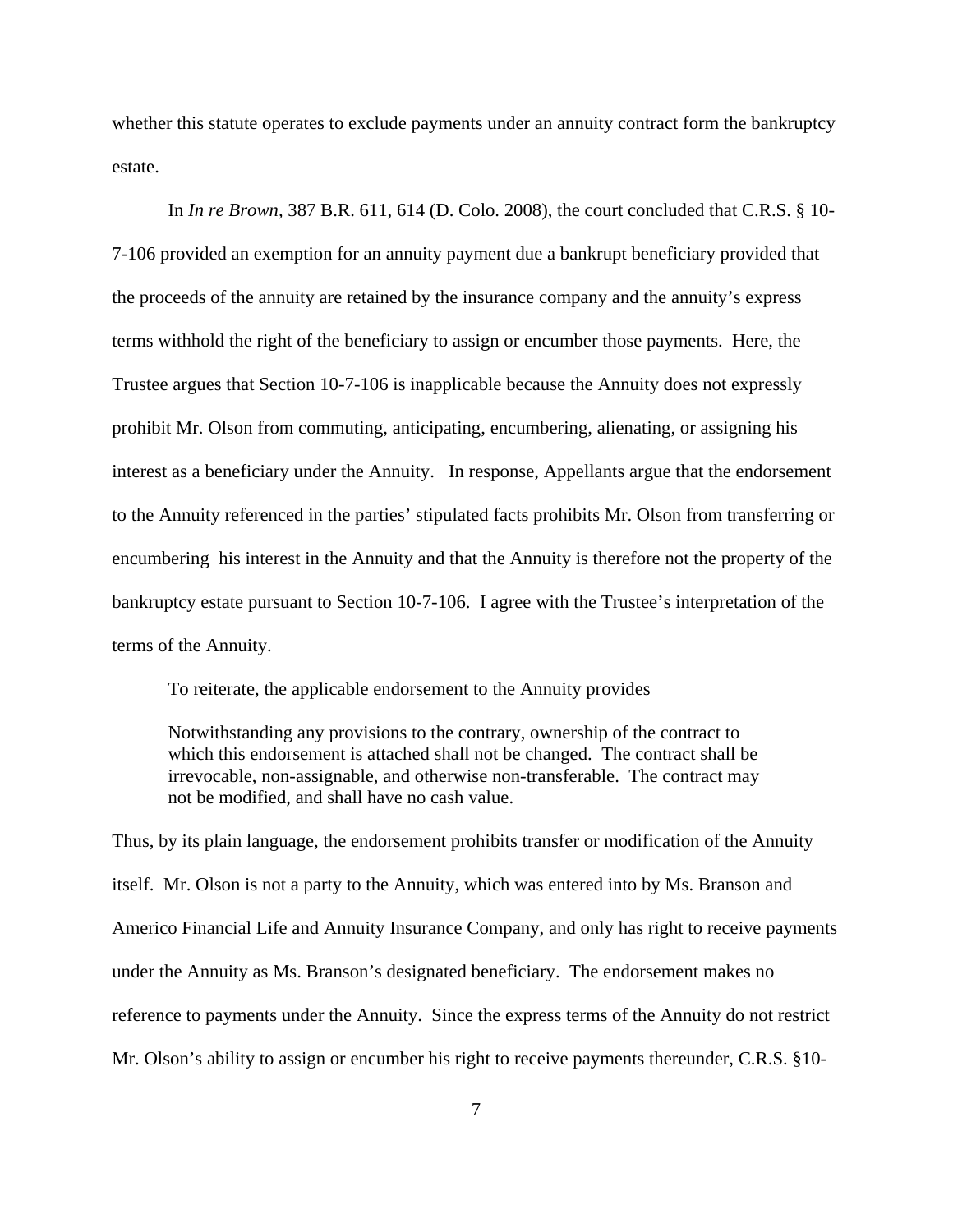7-106 is inapplicable, and Appellants cannot claim that the Annuity is excluded from the bankruptcy estate by virtue of this statute.

I therefore conclude that the bankruptcy court did not err in concluding that the Annuity was th property of the bankruptcy estate under 11 U.S.C.  $\S$  541(a) and in granting the Trustee's Motion to Compel Turnover.

## **C. Whether the Appellants are Entitled to Amended or Additional Findings**

I have addressed two of the issues raised in Appellants' Motion for Amended or Additional Findings, *ie.* the applicability of C.R.S. § 10-7-106 and *Besser,* in my analysis of whether the bankruptcy court erred in concluding that the Annuity was the property of the bankruptcy estate pursuant to 11 U.S.C.  $\S$  541(a). Thus, although I agree that it may have been appropriate for the bankruptcy court to consider these issues which were raised in Appellants' brief on the Trustee's Motion to Compel Turnover, the bankruptcy court's failure to do so was harmless since these authorities do not support a different disposition of the Trustee's motion.

The final issue presented in Appellants' Motion for Amended or Additional Findings is whether 11 U.S.C. § 541(a)(5) limits the payments under the Annuity that become the property of the bankruptcy estate. Although they mis-cited the statute, Appellants clearly raised this issue in their Brief in Support of Objection to Trustee's Motion to Compel Turnover. *See* Doc # 39, pp. 2-3. The bankruptcy court's April 10, 2009 Order stated that "[i]f the Annuity interest is property of the estate, all monthly payments received by [Appellants] from the petition date must be turned over to the Trustee under 11 U.S.C. § 521(a)." This suggests that the bankruptcy court may have considered and rejected Appellants' argument that 11 U.S.C. § 541(a)(5) limited the payments under the Annuity that became property of the bankruptcy estate. Nonetheless,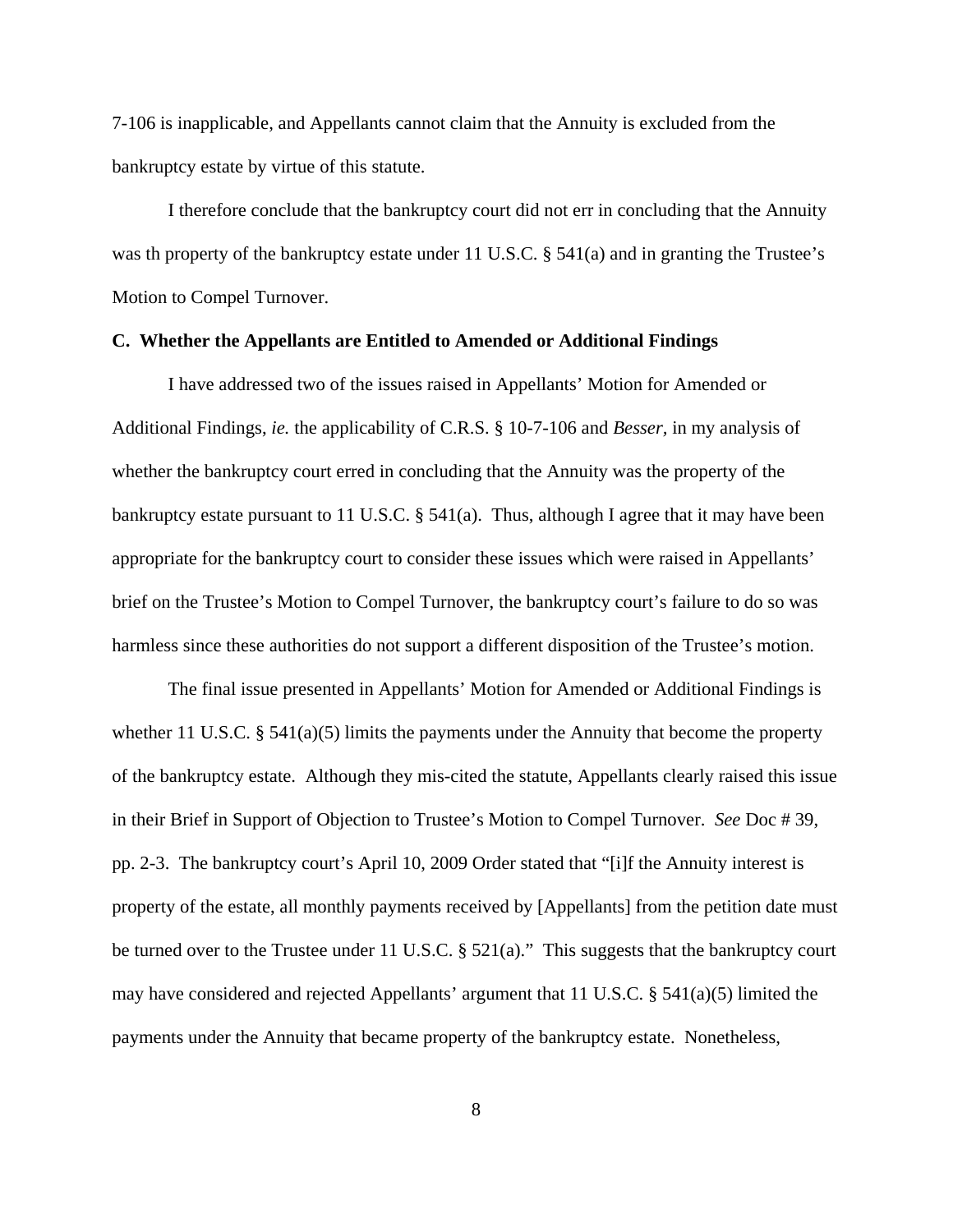because the April 10, 2009 Order does not specifically address the applicability of Section  $541(a)(5)$ , I will assume that the bankruptcy court did not address this issue for purposes of this appeal.

Under Section 541(a)(5), property of the bankruptcy estate includes

Any interest in property that would have been property of the estate if such interest had been an interest of the debtor on the date of the filing of the petition, and that the debtor acquires or becomes entitled to acquire within 180 days after such date --

(A) by bequest, devise, or inheritance; ...; or

(C) as a beneficiary of a life insurance policy or of a death benefit plan.

Appellants argue that this statute limits the bankruptcy estate's interest in the Annuity to six monthly payments because Mr. Olson's interest in the Annuity payments do not vest unless he is alive on the payment date. This argument is not supported by the language of Section  $541(a)(5)$ , and Appellants have not cited any other supporting legal authority. The bankruptcy court's failure to specifically address the applicability of Section 541(a)(5) was therefore harmless since this statute does not support a different disposition of the Trustee's Motion to Compel Turnover.

Because none of the issues raised in Appellants' Motion for Amended or Additional Findings would alter the ruling on the Trustee's Motion to Compel Turnover, I conclude that the bankruptcy court did not err in denying Appellants' motion.